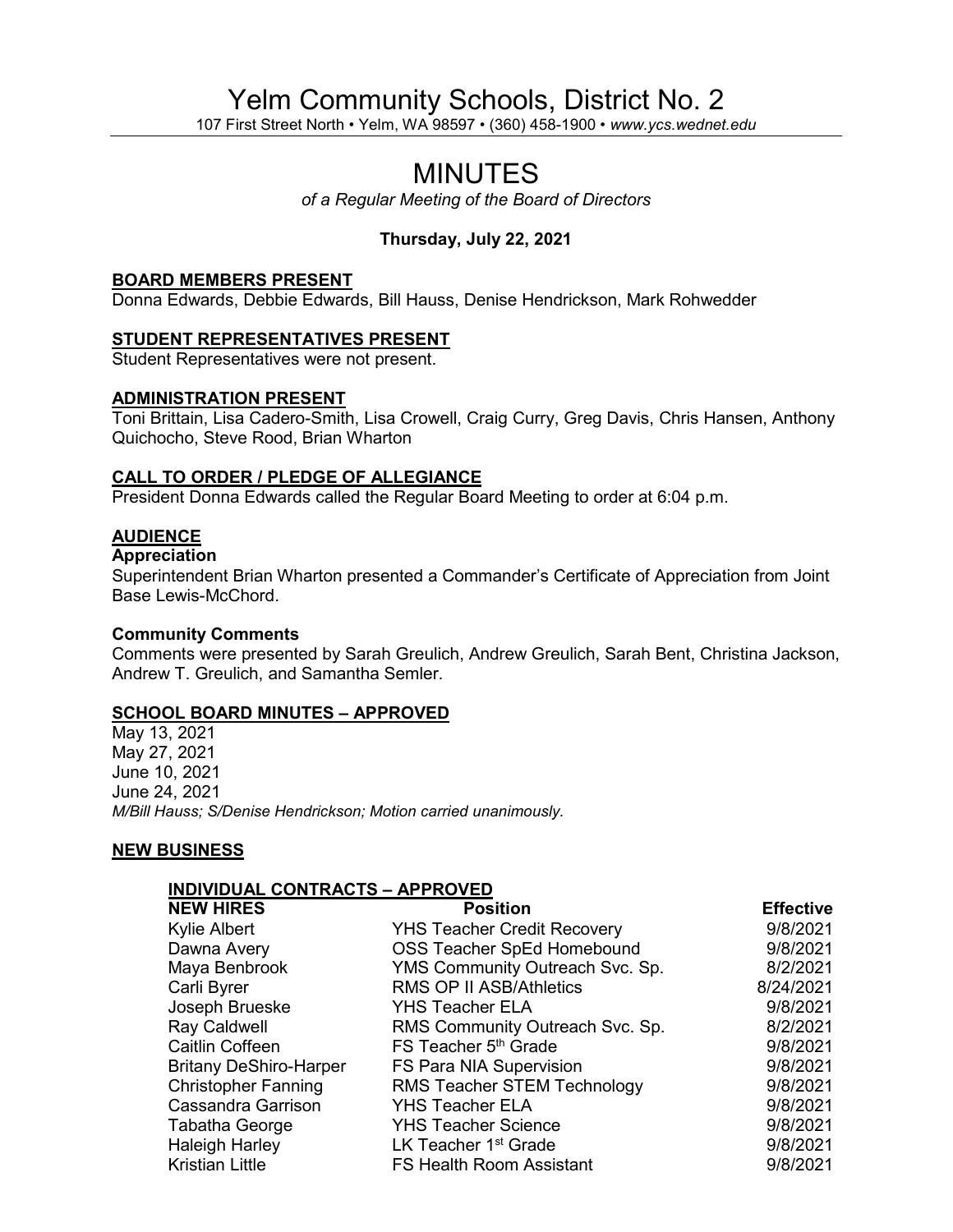| Sean Lewis               | YHS Community Outreach Svc. Sp.    | 8/2/2021  |
|--------------------------|------------------------------------|-----------|
| Hannah McLaughlin        | YHS Teacher ELA/Drama/Stage Craft  | 9/8/2021  |
| Zachary Miller           | <b>YHS Coach Head Baseball</b>     | 3/1/2022  |
| Chelsea Moses            | LK Teacher SpEd LRC                | 9/8/2021  |
| Kristopher Nuce          | <b>YHS Counselor</b>               | 9/8/2021  |
| Deanna Olson             | <b>YHS Teacher Science</b>         | 9/8/2021  |
| Anthony Quichocho        | <b>RMS Assistant Principal</b>     | 7/8/2021  |
| <b>Christianne Smith</b> | <b>YHS Teacher Spanish</b>         | 9/8/2021  |
| Kyle Smith               | <b>YHS Teacher Math</b>            | 9/8/2021  |
| Carissa Thomas           | <b>YHS Teacher Credit Recovery</b> | 9/8/2021  |
| Matthew Fussell          | Facilities - RMS Custodian         | 6/29/2021 |
|                          |                                    |           |

**LEAVE OF ABSENCE**

No Report

# **RESIGNATIONS/RETIREMENTS/TERMINATIONS**

| Ryan Akiyama                                    | <b>YES Teacher Alt. Educ.</b>                                                 | 8/31/2021 Resignation       |
|-------------------------------------------------|-------------------------------------------------------------------------------|-----------------------------|
| Kyle Backman                                    | SW Teacher 1 <sup>st</sup> Grade                                              | 8/31/2021 Resignation       |
| <b>Brandon Calos</b>                            | <b>YHS Tcher SpEd Life Skills</b>                                             | 7/12/2021 Declined Contract |
| <b>Heidi Collins</b>                            | <b>PR Teacher Art</b>                                                         | 8/31/2021 Resignation       |
| <b>Celena Gilbert</b>                           | <b>YHS Teacher ELA</b>                                                        | 8/31/2021 Resignation       |
| <b>Tomas Gold</b>                               | SW Teacher Kindergarten                                                       | 8/31/2021 Resignation       |
| Douglas LaPalm                                  | <b>YHS Teacher PE/Health</b>                                                  | 8/31/2021 Resignation       |
| David Lipe                                      | <b>YHS Teacher ELA</b>                                                        | 8/31/2021 Resignation       |
| Jimmie Muncy                                    | Facilities/Maint.                                                             | 7/7/2021 Resignation        |
| <b>Stacy Muncy</b>                              | Facil/Trans Custodian/Bus Driver                                              | 7/30/2021 Resignation       |
| <b>Tana Naikelis</b>                            | SW Para IA LAP                                                                | 8/31/2021 Resignation       |
| Kyle O'Neil                                     | <b>RMS Assistant Principal</b>                                                | 6/30/2021 Resignation       |
| Mario Ragazzo                                   | MP Teacher SpEd SLC                                                           | 8/31/2021 Resignation       |
| Olivia Sanchez                                  | <b>YHS Teacher ELA</b>                                                        | 8/31/2021 Resignation       |
| Zachary Suderman                                | <b>YHS Assistant Principal</b>                                                | 7/19/2021 Resignation       |
| <b>Anastasia Summers</b>                        | <b>YHS Teacher Math</b>                                                       | 8/31/2021 Resignation       |
| <b>Patrick Ward</b>                             | <b>YES Teacher Alt. Educ.</b>                                                 | 8/31/2021 Retirement        |
| <b>Courtney Yeager</b>                          | YHS Para IA SLC                                                               | 8/31/2021 Resignation       |
|                                                 |                                                                               |                             |
| <b>STAFFING CHANGES</b>                         |                                                                               |                             |
|                                                 | RMS from Para IA to ISS                                                       | 9/1/2021                    |
| Marcos Borja                                    |                                                                               | 9/8/2021                    |
| <b>Cheyenne Brownell</b><br><b>Kristen Colt</b> | RMS from Para NIA to Para IA 1 yr. only<br>Maint/Grounds 175 days to 197 days | 9/1/2021                    |
| Alexis Frodesen                                 | RMS Para NIA to Para IA CLC                                                   | 9/1/2021                    |
| MacKenzie Fulkerson                             |                                                                               | 9/1/2021                    |
|                                                 | MP 1 Year Only to Continuing<br>LK Para IA to RMS Library Technician          | 9/1/2021                    |
| Marjie Hicks<br><b>Shannon Hillemann</b>        | YHS OP II to LK OP II                                                         | 9/1/2021                    |
| <b>Shawn Hummel</b>                             | YHS OP I to OP II Reclass                                                     | 9/1/2021                    |
| <b>Catherine Mullins</b>                        | YHS OP I to OP II Reclass                                                     | 9/1/2021                    |
| Joseph Oreskovich                               | Maint/Grounds 175 days to 197 days                                            | 9/1/2021                    |
| <b>Kula Pixler</b>                              | OSL OP III to OP IV Reclass                                                   | 9/1/2021                    |
| <b>Justin Polzin</b>                            | Maint/Grounds 175 days to 197 days                                            | 9/1/2021                    |
| <b>Katie Schnieder</b>                          | Maint/Grounds 175 days to 197 days                                            | 9/1/2021                    |
| <b>Braelynn Sodden</b>                          | RMS Para 1:1 to Para IA 1 Year Only                                           | 9/1/2021                    |
| Joshua Thornton                                 | Maint/Grounds 175 days to 197 days                                            | 9/1/2021                    |
| Donald Woods                                    | YMS Para IA to RMS Para IA                                                    | 9/1/2021                    |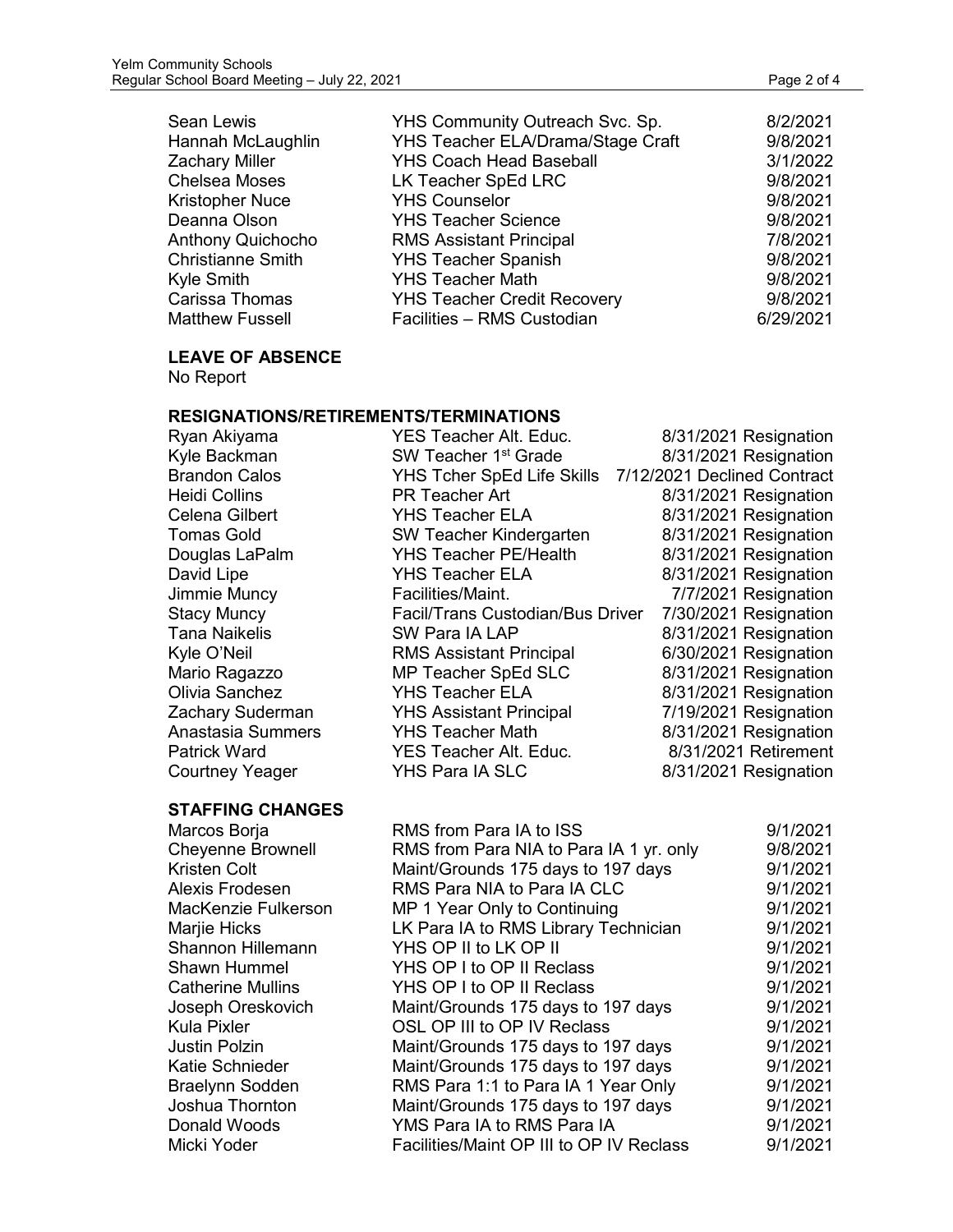## **STIPENDS/SUPPLEMENTAL CONTACTS**

\$100,674.00 *M/Mark Rohwedder; S/Debbie Edwards; Motion carried unanimously.*

# **ACCEPTANCE OF GIFTS – APPROVED**

| Donor                                                                        | Amount |
|------------------------------------------------------------------------------|--------|
|                                                                              |        |
| Capital City Marathon Assoc., YHS Cross Country Grant \$ 315.00              |        |
|                                                                              |        |
| TwinStar Credit Union, YCS Gifts for staff reward end of year  FMV \$ 375.00 |        |
|                                                                              |        |
| M/Denise Hendrickson; S/Bill Hauss; Motion carried unanimously.              |        |

## **CURRICULUM ADOPTION - APPROVED**

E! espanol para nasotros 2014 for Grades 9-12 *M/Debbie Edwards; S/Bill Hauss; Motion carried unanimously.*

## **2020-2021 TITLE IX REPORT - APPROVED**

*M/Bill Hauss; S/Mark Rohwedder; Motion carried unanimously.*

#### **YAEOP COLLECTIVE BARGAINING AGREEMENT 2021-2023 - APPROVED**

*M/Denise Hendrickson; S/Debbie Edwards; Motion carried unanimously.*

# **RESOLUTION 12-20-21 – APPROVED**

Intent to Construct Southworth Elementary *M/Debbie Edwards; S/Bill Hauss; Motion carried unanimously.*

## **GUARANTEED MAXIMUM PRICE AMENDMENT NO. 4 FOR SOUTHWORTH ELEMENTARY SCHOOL REPLACEMENT - APPROVED**

*M/Debbie Edwards; S/Denise Hendrickson; Motion carried unanimously.*

#### **2021-2022 GUIDE TO STUDENT AND PARENT RIGHTS AND RESPONSIBILITIES – APPROVED**

*M/Debbie Edwards; S/Bill Hauss; Motion carried unanimously.*

#### **VOUCHERS AND PAYROLL - APPROVED**

|                                                                                                                | A. General Fund          | #70142500 - 70142718     | \$1,385,888.33 |
|----------------------------------------------------------------------------------------------------------------|--------------------------|--------------------------|----------------|
|                                                                                                                | B. ASB Fund              | #70408622 - 70408639     | \$22,270.12    |
|                                                                                                                | C. Capital Projects Fund | #70501115 - 70501158     | \$8,636,209.56 |
|                                                                                                                | D. ACH                   | #2021000017 - 2021000018 | \$1.523.94     |
|                                                                                                                | E. June Payroll          |                          | \$5,703,401.86 |
| Is respected to the Latin College of the first construction of the second control of the second control of the |                          |                          |                |

*M/Bill Hauss; S/Debbie Edwards; Motion carried unanimously*.

#### **FINANCIAL REPORTS**

Chief of Finance Toni Brittain presented on SCAP, the School Construction Assistance Program.

#### **GRADUATE YELM!**

No Report

# **YELM MIDDLE SCHOOL/SOUTHWORTH/SSI CONSTRUCTION UPDATE**

Project Manager Kasey Wyatt presented an update on Yelm Middle School and Southworth Elementary School construction.